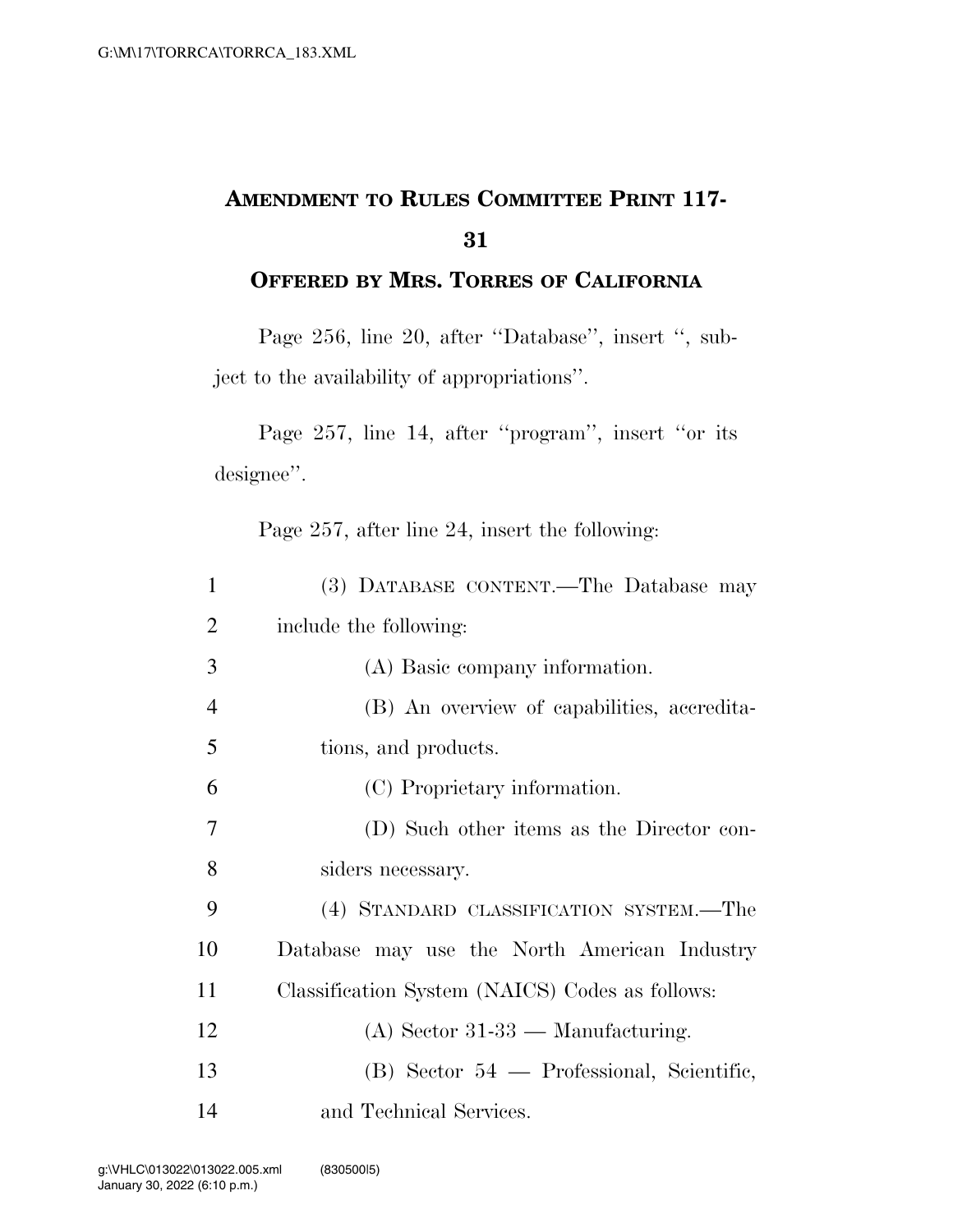2

| 1              | $(C)$ Sector 48-49 — Transportation and            |
|----------------|----------------------------------------------------|
| $\overline{2}$ | Warehousing.                                       |
| 3              | (5) LEVELS.—The Database may be multi-lev-         |
| $\overline{4}$ | eled as agreed to under terms of mutual disclosure |
| 5              | as follows:                                        |
| 6              | (A) Level 1 may have basic company infor-          |
| 7              | mation and shall be available to the public.       |
| 8              | (B) Level 2 may have a deeper, nonpropri-          |
| 9              | etary overview into capabilities, products, and    |
| 10             | accreditations and shall be available to all com-  |
| 11             | panies that contribute to the Database.            |
| 12             | (C) Level 3 may hold proprietary informa-          |
| 13             | tion.                                              |
|                |                                                    |

Page 258, line 1, strike " $(3)$ " and insert " $(7)$ ".

Page 258, line 21, insert at the end the following: ''The Director may make aggregated, de-identified information available to contributing companies, Centers, or the public, as the Director considers appropriate, in support of the purposes of this section.''

Page 258, strike line 22 through page 259, line 2, and insert the following:

14 (g) AUTHORIZATION OF APPROPRIATIONS.—There 15 are authorized to be appropriated